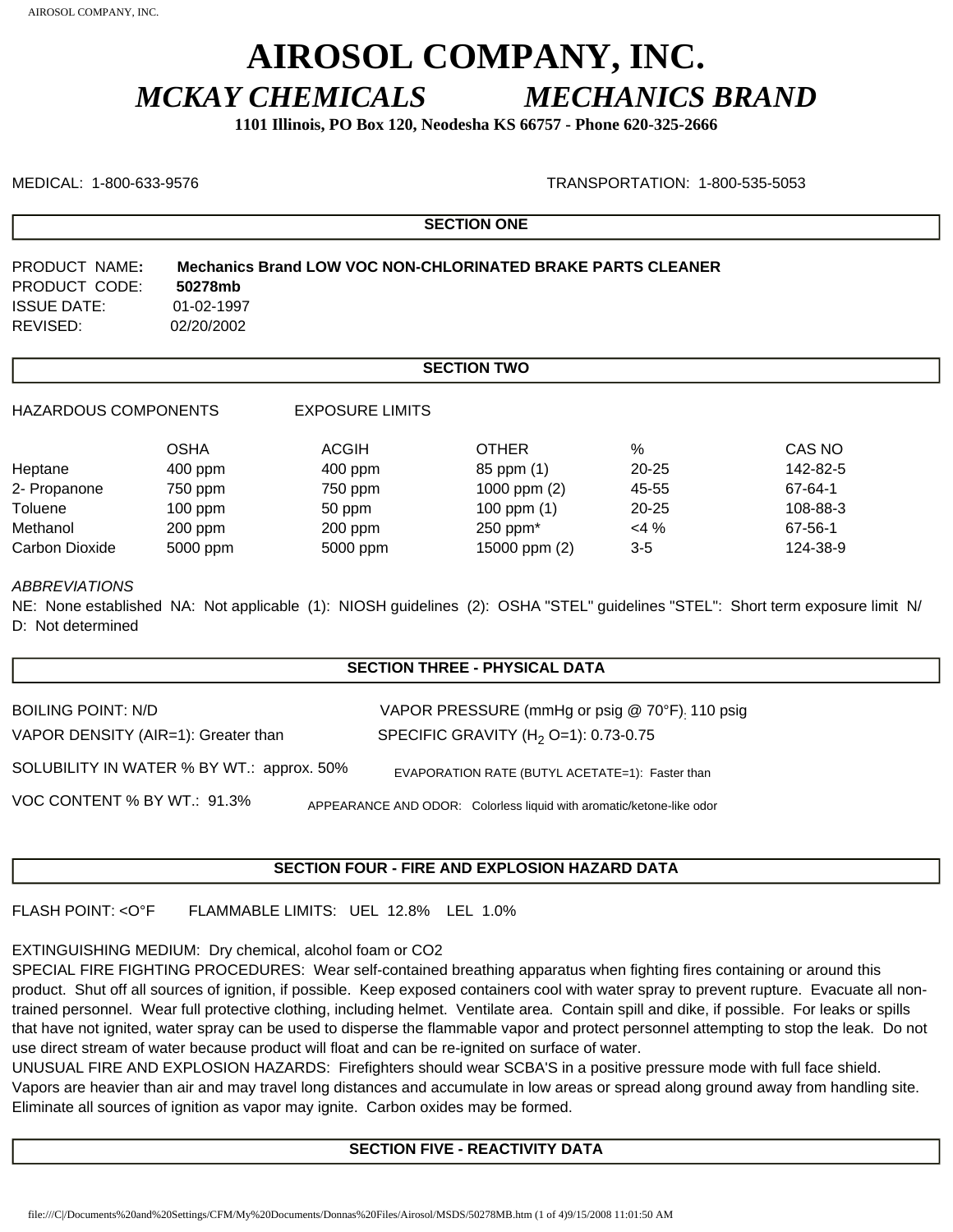STABILITY: Stable, avoid open flames and high temperature (above 120°F) and direct sunlight.

INCOMPATIBILITY: Strong oxidizers,( such as; liquid chlorine, halogens, hydrogen peroxide, and oxygen), selected amines, strong acids (such as Nitric and Sulphuric), strong bases and molten sulphur.

Page 1 of 4

# **PRODUCT NAME: Mechanics Brand LOW VOC NON-CHLORINATED BRAKE PARTS CLEANER PRODUCT CODE: 50278mb**

#### **SECTION FIVE - REACTIVITY DATA (continued)**

HAZARDOUS DECOMPOSITION PRODUCTS: Carbon oxides can form on incomplete combustion. HAZARDOUS POLYMERIZATION: Will not occur.

# **SECTION SIX - HEALTH HAZARD DATA**

#### EFFECTS OF OVEREXPOSURE

EYE CONTACT: Moderate eye irritation: symptoms can include redness, swelling, pain, tearing, and hazy vision.

SKIN CONTACT: After prolonged or repeated contact, symptoms can include redness, swelling, blistering, itching, and dryness. May be absorbed through the skin in harmful amounts.

SKIN ABSORPTION: May be absorbed if prolonged and repeated contact occurs. Exposures may aggravate existing eye, skin, kidney and liver disorders.

INGESTION: Not likely as an aerosol but, if swallowed, it can be harmful or fatal. ASPIRATION HAZARD. Irritation of gastrointestinal tissues: Symptoms can include pain, vomiting, abdominal tenderness, nausea, blood in vomitus, and blood in feces. Blood Disorders: Symptoms can include a general feeling of unhealthiness, weakness, and fatigue. Heart effects: Can include arrhythmia, heart attack, and death. Kidney damage: Symptoms can include reduced urine volume, loss of appetite, weight gain, red urine, back pain, painful urination, and lethargy. Central nervous system effects: Symptoms can include emotional changes, lack of coordination, delirium, tremors, sensory loss, and coma. Aspiration Pneumonitis: Symptoms can include coughing, difficulty breathing, wheezing, pneumonia, and coughing up blood. Liver Damage: Symptoms can include yellow skin, tenderness of abdomen, abdominal distension, lethargy, fever, and death. Contains Methanol which cannot be made non-poisonous. Deaths are reported from as little as 30 ml of Methanol; can cause blindness that could be permanent.

INHALATION: May be harmful or fatal if inhaled. Blood disorders: Symptoms include a general feeling of unhealthiness, weakness and fatigue. Clotting disorders (increased blood clotting time): Symptoms can include bruising easily and bleeding which takes a long period to stop. Gastro-intestinal disturbance: Symptoms can include nausea, vomiting and diarrhea. Cardiac sensitization: Sudden heart stoppage due to a reflex effect on the nerves which control the heart. This effect usually occurs only after inhalation of concentrated vapors such as intentional abusive sniffing of certain solvents and propellants. Heart effects: Symptoms can include arrhythmia, heart attack, and death. Nervous systems effects: Symptoms can include emotional changes, lack of coordination, delirium, tremors, sensory loss, and coma. Peripheral neuropathy: Symptoms can include tingling of extremities, incoordination, sensory losses, weakness, tremors, and emotional changes. Chemical pneumonitis: Inhalation of liquid or vapors can result in symptoms of coughing, difficulty breathing, wheezing, pneumonia, and coughing up blood. Respiratory system irritation: Symptoms can include coughing, congestion, irritation of throat, tightness of chest, wheezing and difficulty breathing. Lung damage: Symptoms can include coughing, difficulty breathing, wheezing tightness in chest, congestion, and coughing up blood. Pulmonary edema: Symptoms can include coughing, difficulty breathing, fluid in lungs, unconsciousness, and even death.

#### SYSTEMIC AND OTHER EFFECTS: None Known

REPRODUCTIVE/DEVELOPMENTAL TOXINS: Toluene is not classifiable as to its ability to cause reproductive health effects in humans. Mutagenicity: Toluene, a component of this product, can cause irreversible changes in the genetic material of a cell based on results of tests in workers exposed to "high" concentrations.

# EMERGENCY AND FIRST AID PROCEDURES

EYE CONTACT: In case of contact, immediately flush eyes with large amounts of water for 15 minutes lifting upper and lower eyelids. If irritation or other symptoms persist, call a physician.

SKIN CONTACT: In case of contact, immediately wash skin with large amounts of soap and water. Remove contaminated clothing. If irritation is severe, call a physician immediately. Wash clothing before reuse. Destroy or properly dispose of contaminated shoes.

# Page 2 of 4 **PRODUCT NAME: Mechanics Brand LOW VOC NON-CHLORINATED BRAKE PARTS CLEANER**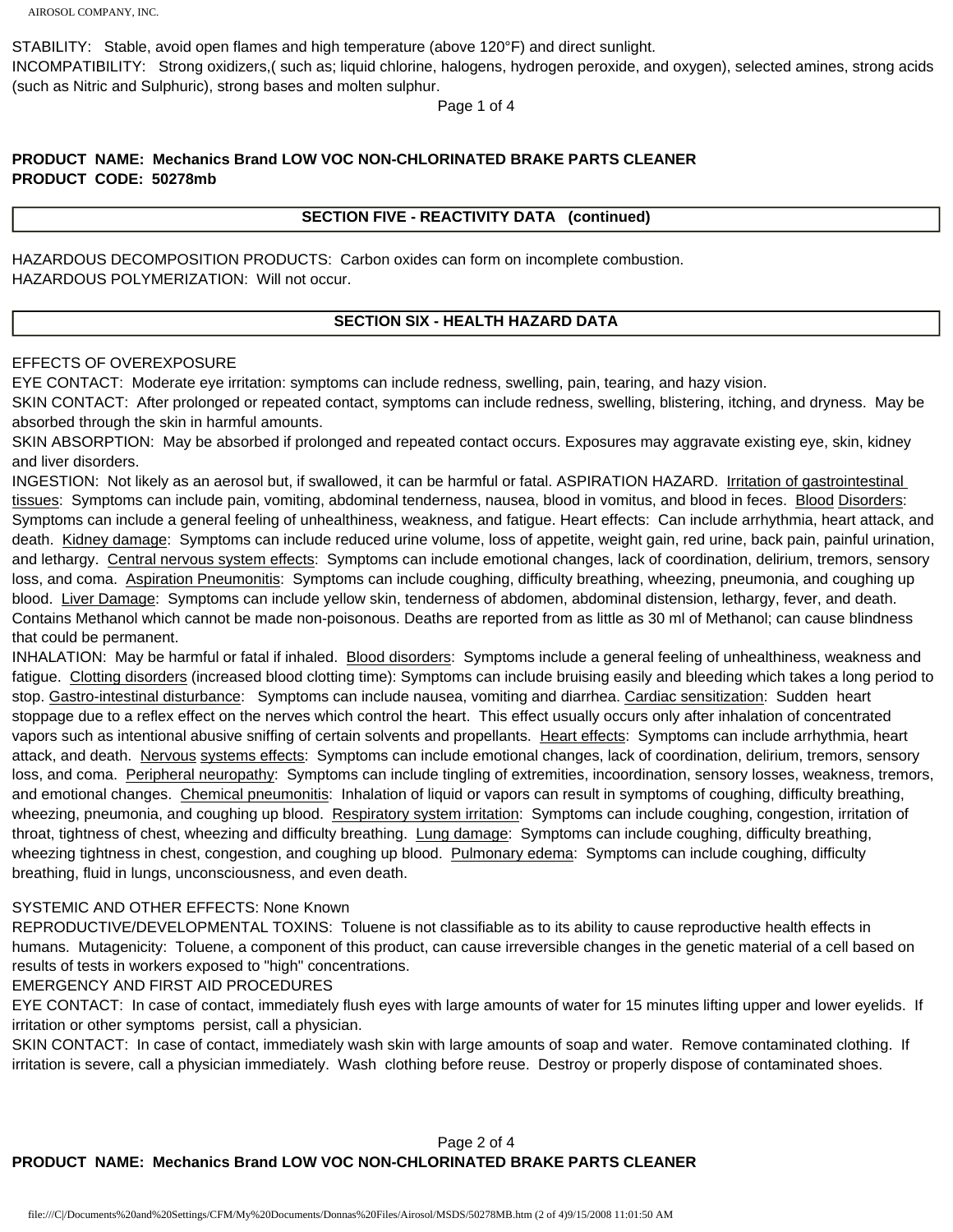#### **PRODUCT CODE: 50278mb**

#### **SECTION SIX - HEALTH HAZARD DATA (continued)**

INHALATION: If inhaled, move person to non-contaminated air. If breathing has stopped, give artificial respiration. If breathing is difficult, give oxygen. Call a physician immediately if symptoms persist.

INGESTION: Ingestion is not likely, as an aerosol but, if ingested, do not induce vomiting. Never give anything by mouth to an unconscious person. Call a physician immediately. Gastric lavage should be only considered by medical personnel following intubation with a cuffed endotracheal tube.

#### **SECTION SEVEN - ENVIRONMENTAL AND DISPOSAL INFORMATION**

ACTION TO TAKE FOR SPILLS/LEAKS: Ventilate area-especially low places where heavy vapors might collect.

Extinguish all ignition sources. Contain spill. Cover with inorganic absorbent material. Collect spilled material. Clean up residue. Place in an approved DOT container for disposal. Refer other sections of this MSDS for information regarding physical and health hazards, respiratory protection, ventilation, and personnel protective equipment.

WASTE DISPOSAL METHOD: Reclaim by distillation if possible or remove to a permitted waste disposal facility in accordance with local, state and federal regulations.

REGULATORY INFORMATION: Since regulations vary, consult applicable regulations or authorities before disposal. In the event of an uncontrolled release of this material, from the container, the user should determine if release is reportable.

SARA HAZARD CLASS:

FIRE HAZARD: Yes PRESSURE: Yes REACTIVITY: No ACUTE: Yes CHRONIC: Yes

# **SECTION EIGHT - HANDLING AND STORAGE PRECAUTIONS**

Store in tightly sealed containers. Keep away from heat, sparks, & open flame. Do not get in eyes, on skin or clothing. Do not breathe vapor, mist, or gas. Do not store or transfer to an unmarked container. Do not throw empty containers in trash compactor. Do not store in direct sunlight. Store containers below 120°F. Read label before using. Do not smoke when handling or using this product. Do not throw empty container into fires.

#### **SECTION NINE - SPECIAL PROTECTION INFORMATION**

RESPIRATORY PROTECTION (SPECIFY TYPE): Select one of the following NIOSH approved respirators based on airborne concentration of contaminants and in accordance with OSHA regulations: Full-face organic vapor and acid gas respirator, full-face supplied air respirator, full-face pressure demand self-contained breathing apparatus.

PROTECTIVE GLOVES: Any lined non-permeable rubber gloves like buna or nitrile.

EYE PROTECTION: Wear unvented goggles during operations in which exposure is likely. Wear full face shield.

OTHER PROTECTIVE EQUIPMENT: Non-permeable clothing to protect all skin from liquid contact.

RECOMMENDED VENTILATION: Use with appropriate local exhaust ventilation. Provide appropriate local exhaust at transfer points.

Provide appropriate local exhaust ventilation on open containers. If exhaust ventilation is not adequate, use appropriate respiratory protection.

PREVENTION OF ACCIDENTAL INGESTION: Do not eat or drink or wear facial cream when using this product. Do not swallow. Wash exposed areas thoroughly with soap and water.

# **SECTION TEN - REGULATORY INFORMATION**

#### SUPERFUND AMENDMENTS AND REAUTHORIZATION ACT OF 1986 (SARA) TITLE III:

 CHEMICAL CAS NUMBER CONCENTRATION % Toluene 108-88-3 20-25 2-Propanone 67-64-1 45-55

Page 3 of 4

**PRODUCT NAME: Mechanics Brand LOW VOC NON-CHLORINATED BRAKE PARTS CLEANER PRODUCT CODE: 50278MB**